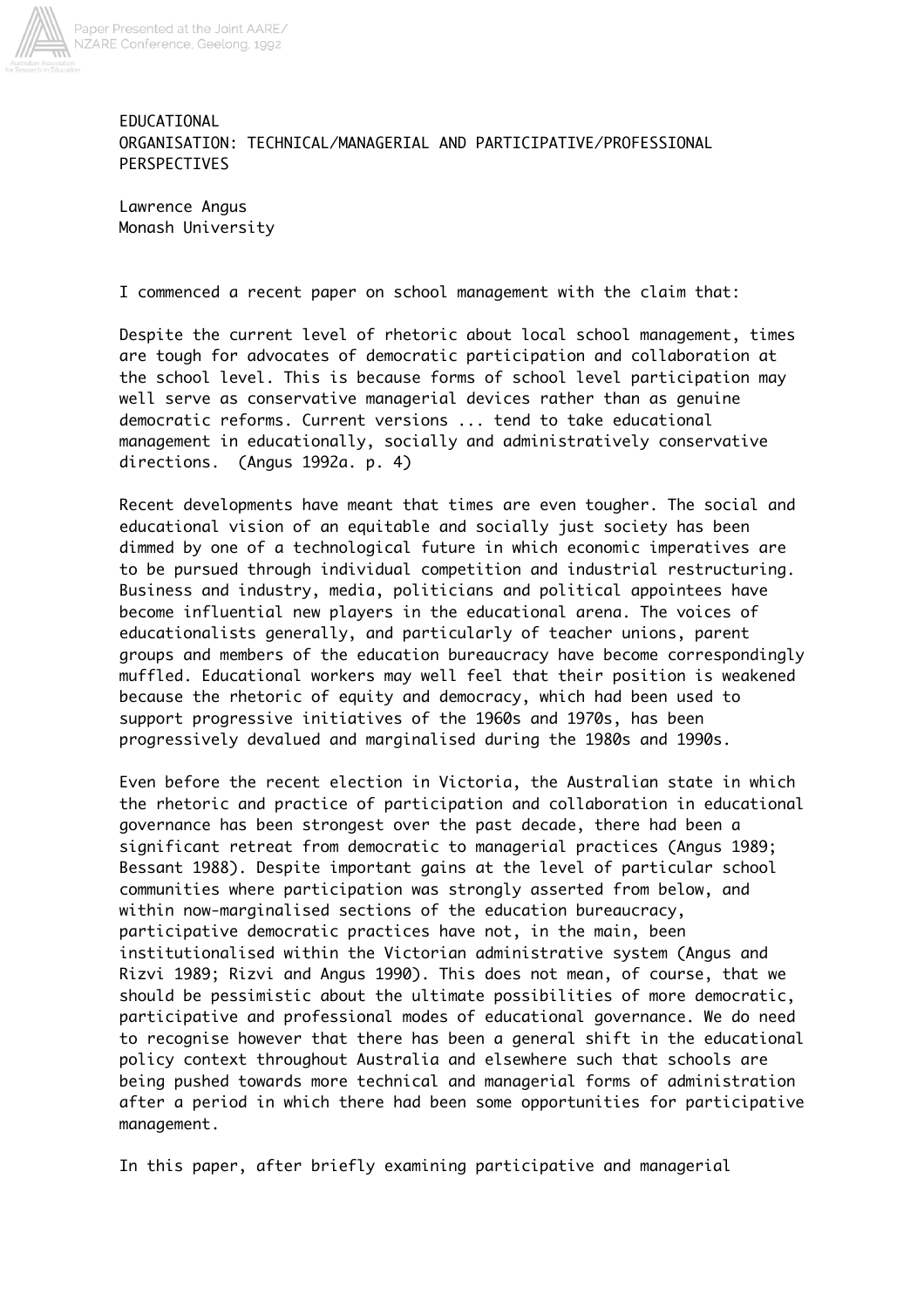

conceptions of educational organisation and the current education policy context with its climate of corporate managerialism and educational control, I shall illustrate how developments in the literature of educational administration have been compatible with the political and economic press for conservative educational reform and managerialism. Finally, I shall endeavour to illustrate two opposed types of educational organisation by discussing several aspects of organisation which would be conceived of differently in the case of an organisation characterised by a technical/managerial form of organisation or a participative/professional one. For the purpose of the exercise, I shall examine the possible differences between technical/managerial schools and participative/professional schools in terms of their general conception of leadership, their response to policy direction, their conception of organisational roles and their relationship with the school community.

Participative and managerial conceptions of educational organisation

The nature of school-based management of local schools within systems of educational provision has not yet been thoroughly analysed within the education literature. Good analyses of general trends and positions exist (e.g. Chapman 1990) but these, quite rightly, raise more questions than they answer. There are also management texts which purport to show practitioners how to do local school management (e.g. Caldwell and Spinks 1988; Fidler and Bowles 1989) but these generally lack a critical dimension or any sense of the social and political context in which schools must operate. Perhaps most helpful have been attempts to critically analyse instances of, and the political framing of, the nature of participation in practice at the school level (e.g. Angus and Rizvi 1989; Smyth, forthcoming; Watkins et al. 1987).

This last literature group is patchy but is largely characterised by an attempt to explore the possibility that local, participative organisational forms can enhance both progressive opportunities for partnerships between schools and communities and also the development of a collaborative form of teacher professionalism in a climate of industrial democracy, social equality and commitment to the democratisation of education. This view recognises that education serves social and cultural purposes as well as economic ones. It also recognises the possibility that the rhetoric of school-level management can be employed in a seductive, efficiency-oriented and prescribed manner which excludes participants from genuine questioning and critique of educational issues and possibilities. This approach to school-level management is exclusive rather than inclusive, and controls and directs participants rather than inviting all members of the schoollevel educational partnership to reflect upon and appraise the education afforded by schools in terms of its social, educative and democratic possibilities. Increasingly this literature warns that it is the managerial possibilities of school-based management, with an emphasis on efficiency and control, which are currently in the ascendant (Angus 1992b; Smyth,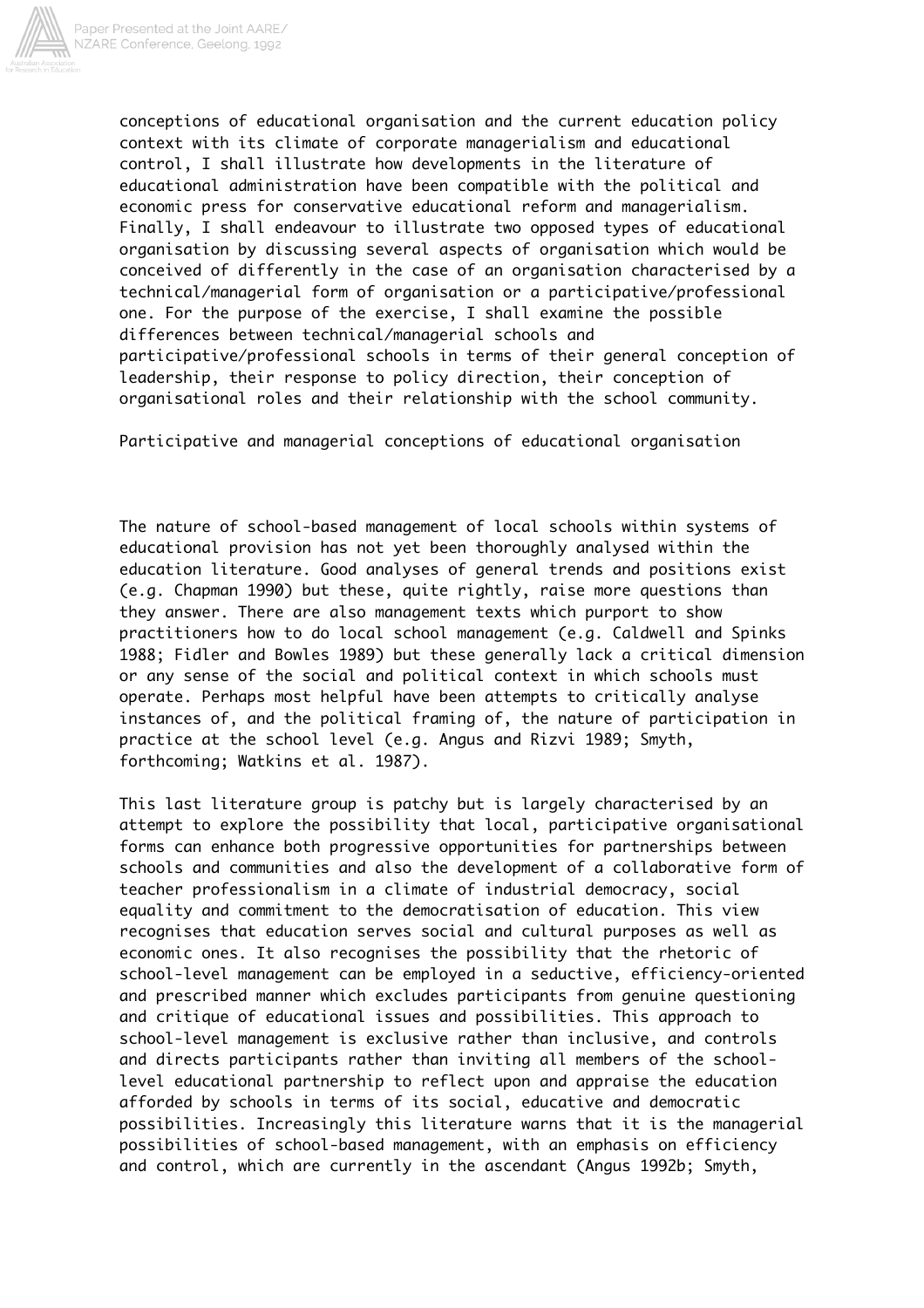

## forthcoming).

As an example of the shift in the educational debate away from participation to managerialism, the ultimately flawed Victorian attempt to reform educational bureaucracy and promote broad school-level participation in the early 1980s can be contrasted with recent reforms in the neighbouring state of New South Wales, which also claim to promote schoollevel participation and decision-making. A major NSW report on education (Scott 1989) set out to recommend ways of improving the operations of the state's education bureaucracy. The starting assumption seemed to be that the performance of the Education Department could be improved by a more tightly defined structure of roles and responsibilities, a better coordinated, hierarchical accountability system and a clearer definition of goals. In the ensuing report, Schools Renewal: A Strategy to Revitalise Schools Within the New South Wales State Education System (Scott 1989), there is an emphasis on local school management, but the particular recommended version is accommodated comfortably within the principles of corporate management (Angus 1989; Bessant 1988). An important element in all this is a strong rhetoric of the need to reduce unwieldy and selfserving bureaucracy (the so-called 'educational establishment') and release schools from both bureaucratic restrictions and presumed undue control by the education profession. In other words, rather than reforming bureaucracy in ways that would render it more responsive, participative and professional, the emphasis is on, as far as possible, eliminating bureaucracy.

Dramatically symbolic of such a shift was the selling-off of the historic Bridge Street 'headquarters' of the New South Wales Education Department. To many it seemed then that the Department literally had no 'Centre'. The emphasis, then, is upon local management of schools as a means of inducing efficiency and effectiveness into the system. The notion of local participation in school governance as an extension of democracy and equality is displaced by one of local management as a means of ensuring accountability and task-orientation at the school level, and of ensuring

greater efficiencies through local responsibility for spending. The climate of competition in an educational market further presses schools to lift their game and make greater efforts to deliver the educational goods for their customers.

It seems clear that there is an international trend towards a simultaneous shift in the direction of decentralisation for some kinds of decisions, and centralisation for others. In particular, central governments are assuming, or in some cases returning to, a powerful role in setting broad educational goals, mandating curricula, and establishing common methods of accountability so that school-level decisions are made within a broad framework of centrally-determined priorities, and, most importantly, within the constraints of a devolved budget. The imposition of centralised curriculum and evaluation provides a means of guaging the 'performance' of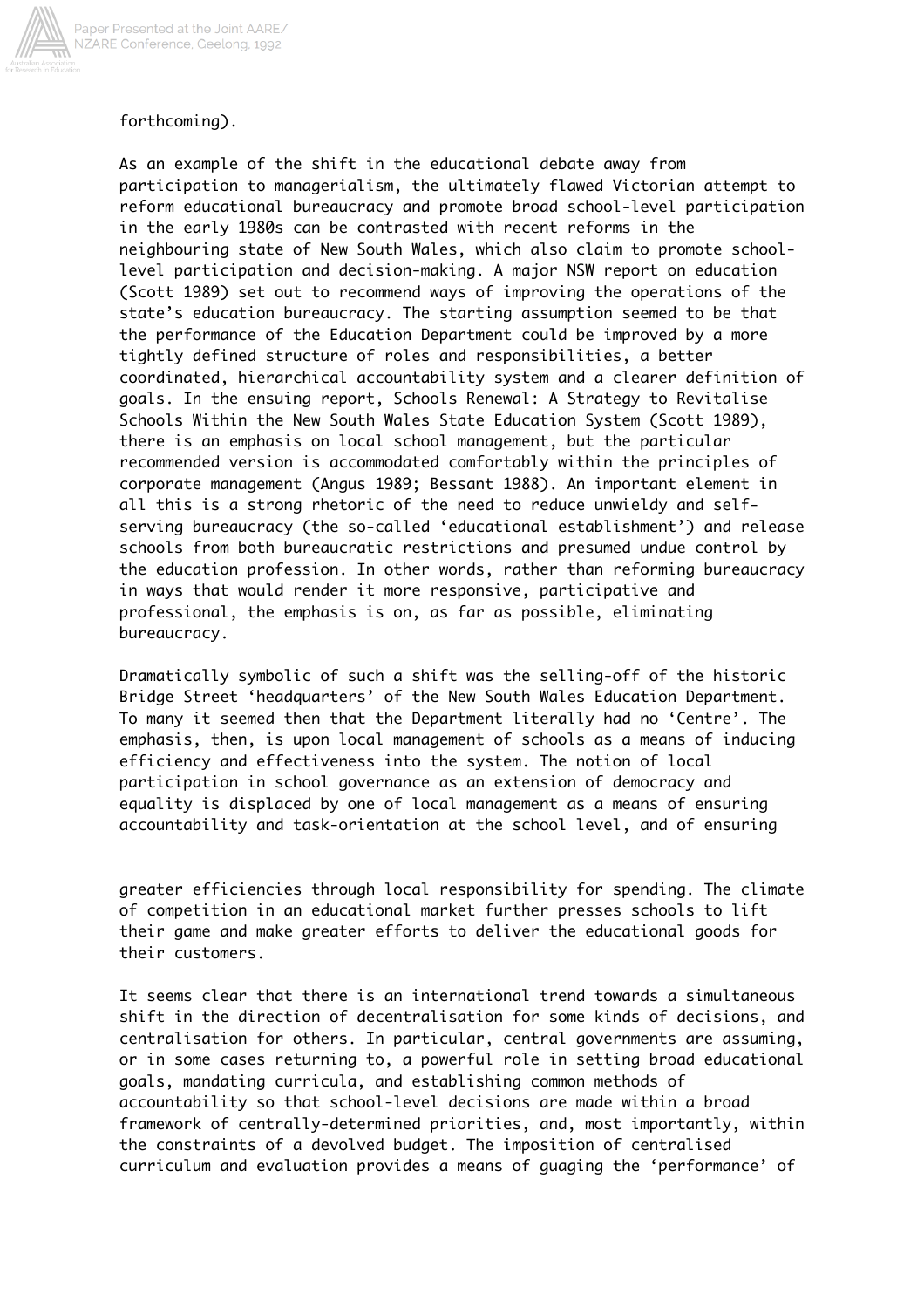

particular schools. The emphasis on testing, therefore, may have less to do with providing educational feedback, or even determining standards, than with providing a basis on which schools can be compared by education consumers and administrators.

## A climate of conservative educational reform

There has been a general dismissal of educational arguments in favour of economic arguments in recent formulation of education policy (Angus 1992b, Lingart 1991). This seems in part to have resulted from a false perception that schooling has failed to serve the needs of the economy. The obvious problem with this perception is that schools are being blamed for contributing to social and economic uncertainty that is, in fact, a product of the failure of capital, social and cultural change, and shifting economic relativities. In the face of such uncertainty, we tend to fall back too easily upon a general faith in managerialism that has been socially constructed in industrial societies through the institutionalisation of practices of bureaucracy and scientific management. These practices, now represented in educational administration in terms of competencies and corporate management, need to be recognised as more than neutral managerial devices but as significant contributors to patterns of social relationships. The institutionalisation of these as standard and proper ways of managing has led to the taken for granted acceptance of the necessity of efficiency and effectiveness, conceived of in a particular managerial fashion. Tightly controlled school-level management is appealing within this rationale. The democratic and participative procedures that had become partially institutionalised in the school-based practice of teachers and administrators over the past decades are being displaced as the press is towards greater managerialism, technical procedures and corporate control.

The various duties imposed on school councils in the new wave of decentralised management arrangements have not resulted in any general devolution of real power (Angus and Rizvi 1989). However, there are instances in Victoria in particular where the system's rhetoric of participation and democracy has been appropriated in particular sites and used to assert local participation in a meaningful sense. The policies of the new Victorian government, however, despite their rhetoric of self management, will, like those of their colleagues elsewhere, make the exercise of power and autonomy at the school level more difficult.

Within the versions of local school management that are on offer in New South Wales, the United Kingdom, New Zealand, and now Victoria, and in conservative education policy generally, it would appear that what is actually devolved to schools is responsibility for a range of management tasks and control of a larger proportion of their budgets. As budgets become more and more precarious, local decisions about the best and most appropriate form of educational delivery and policy, or about the nature and purpose of schooling, are likely to become secondary to, and to be seen as subordinate to, budget considerations. In other words, while the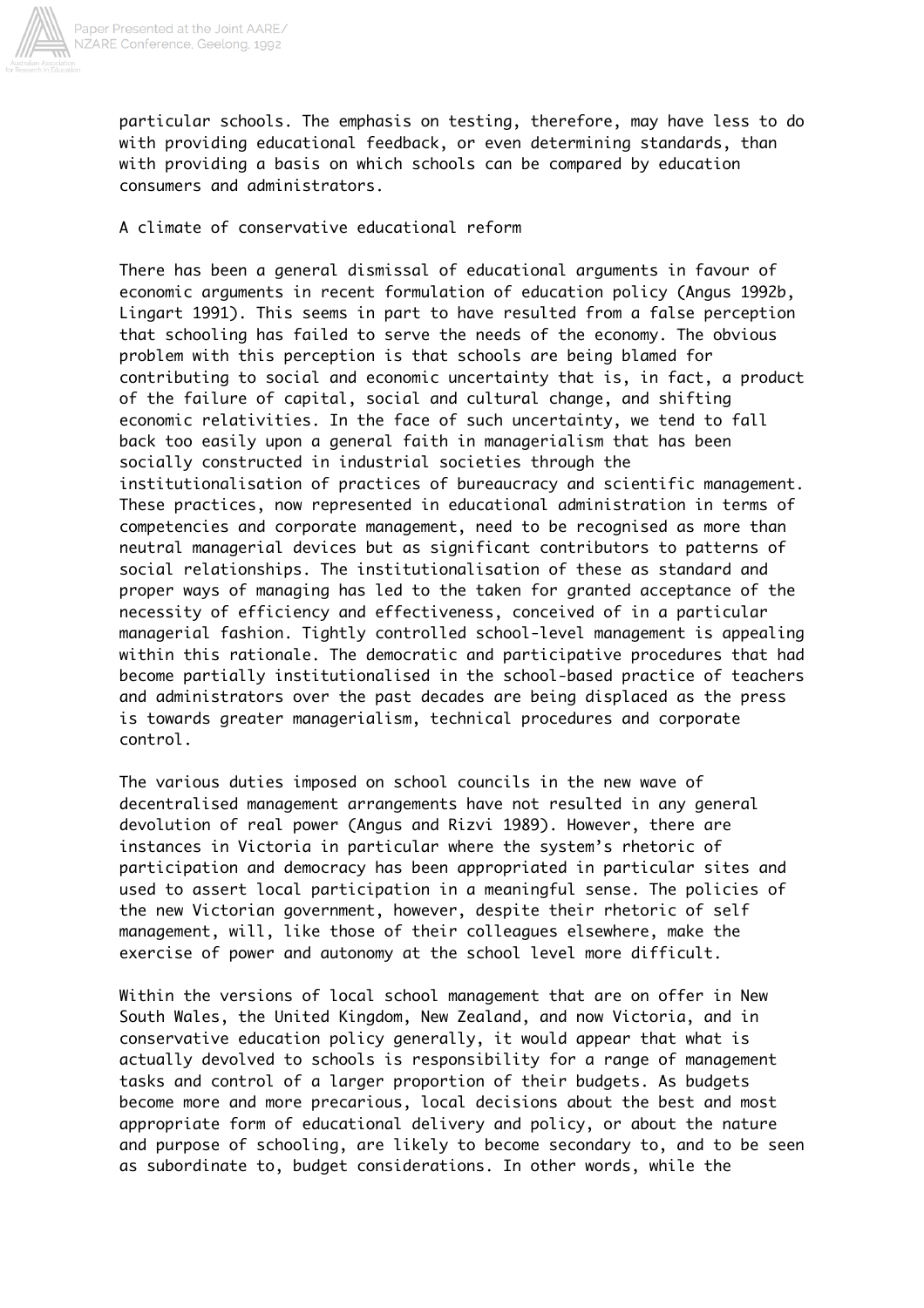

rhetoric celebrates autonomy and control at the school level, the financial limits within which schools must work are obscured (Ball 1990a; Ball and

Bowe 1992). Within a climate of expenditure cuts in education and the public sector generally, local management begins to sound like a euphemism for devolving to schools the blame for cutbacks. School management therefore needs to be entrepreneurial in attracting both pupils and additional funds. The essential idea, consistent with a market view of the world, is that schools must maximise their local control over their budgets in order to gain the best competitive advantage over other schools.

According to the research of Ball (1990a) and his colleagues in the United Kingdom, this has resulted in a situation in which school-level decision making is dominated by financial considerations (Ball and Bowe 1992). Even more alarming in terms of collaboration within educational organisations, Ball (1990a) has warned of a division emerging in schools between managers (concerned now increasingly with marketing, image building and financial planning) and teachers (concerned with matters that are educational). Principals, who must 'prove' themselves as efficient and entrepreneurial managers, may well feel themselves pressed to become more task-oriented and to push a personal agenda in order to make their 'mark' on the school. There is of course a strong danger that this press may have the effect of eroding team building and professional collegiality amongst principal and staff, and of limiting rather than enhancing community participation in democratic, school-level decision making.

Leadership: managerial authority or professional discourse and influence

Many education participants have quickly come to realise that forms of local school governance do not necessarily amount to participative democratic reforms. They can just as well amount to conservative managerial devices (Angus 1989). Within the mainsteam literature on educational administration, however, there does not seem to be any distinction made between these contradictory possibilities. Indeed, in this literature notions of participation, organisational democracy and school culture are generally incorporated into a top-down managerial perspective.

For instance, what is considered appropriate school leadership in educational literature has been heavily influenced by managerial notions of organisational culture, especially as found in the United States management literature such as In Search of Excellence (Peters and Waterman 1982) and in the school effectiveness literature (e.g. Purkey and Smith 1985). In particular, this literature gives special attention to the so-called 'higher-order' attributes of leadership, namely 'the capacity to articulate and win commitment to a vision for the school and ensure that vision is institutionalised in the structures, processes and procedures which shape everyday activities' (Caldwell and Spinks 1988, p. 21). Once the 'vision' of the principal has been asserted or imposed, the next step is 'to build the enduring school culture which is critically important if excellence in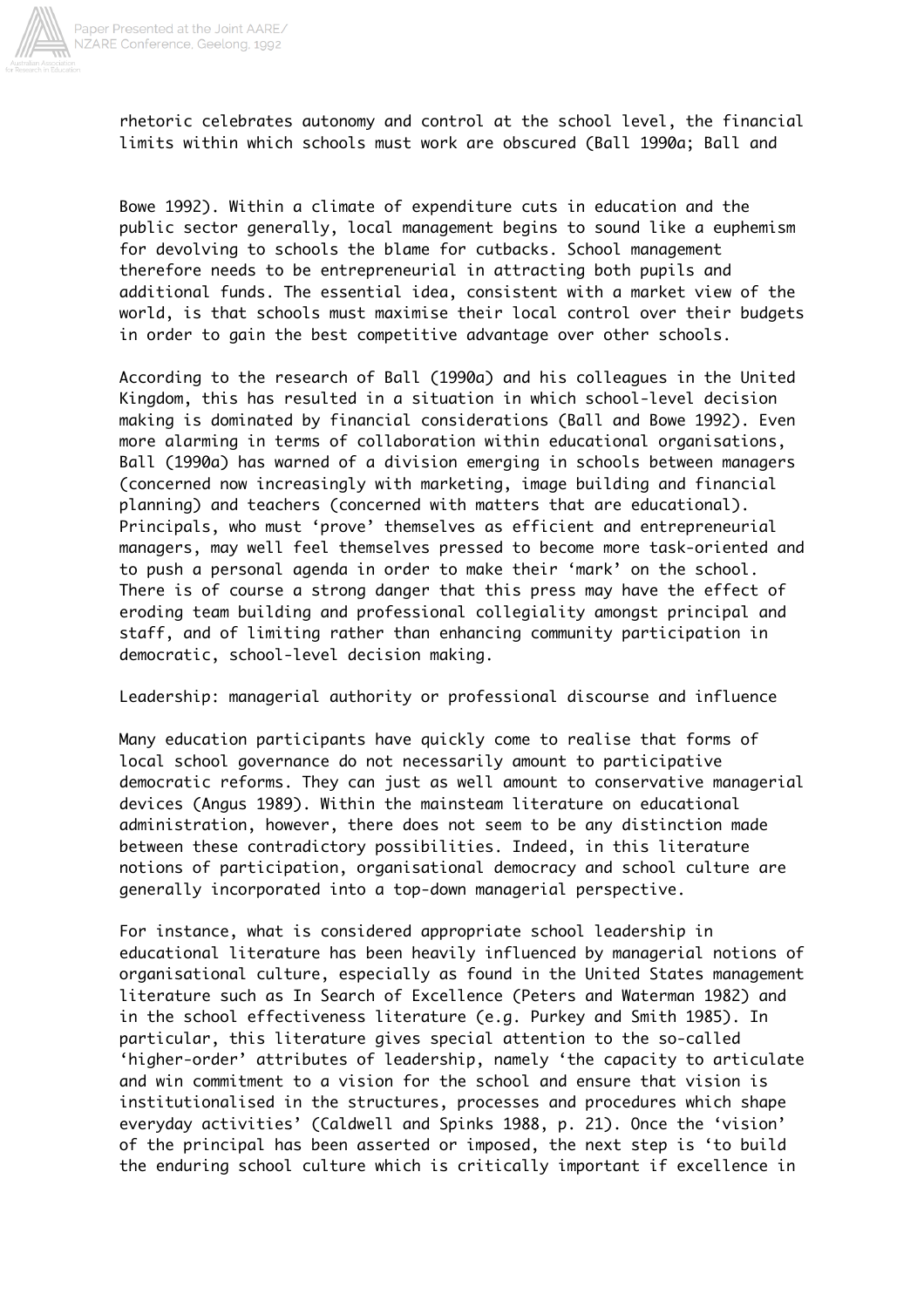

schooling is to be attained' (Caldwell and Spinks 1988, p. 54). There is an apparent assumption that the appropriate cultural expectations of those associated with a school will be embodied in the particular values and vision of the leader. The elitist implication of this view is that not only are leaders more visionary than anyone else, but also they are more trustworthy as well.

Administrative leaders, in keeping with managerial notions of organisational culture, are expected to manipulate people and situations so that the leader's 'vision' is willingly shared by followers. This vision, however, is constrained in current circumstances by the direct imposition on the school of quite specific system goals and priorities. Active leadership is therefore required in order to incorporate the desires and needs of followers into a corporate agenda that is set by the leader within the system parameters. Such emphasis on the principal as cultural leader features heavily in the approaches to local school management that are advocated in a bumper crop of recent school management texts (e.g. Beare et al. 1989; Caldwell and Spinks 1988, 1992). These draw heavily on the work of writers like Sergiovanni (e.g. 1984) and Starratt (e.g. undated), who in turn incorporate much of the perspectives of such scholars as Weick (1976),

Burns (1978), Vaill (1984), Bennis and Nanus (1985) and Deal and Kennedy (1982). Within current management thinking it is believed that leaders of vision are able to bring about a negotiated order which accords with their own definitions and purposes and ensures that any change is directed into reasonable, predictable channels by their own overriding moral force. Other organisational participants, such as teachers, parents and students, if mentioned at all, are generally viewed as essentially passive recipients of the leader's vision. By asserting and defending particular values, it is argued, leaders need not rely solely on their rational-legal authority but must also so strongly articulate and endorse their own vision that it becomes also the vision of followers and so bonds leader and followers together in a shared covenant which then informs the non-negotiable core beliefs and values of the organisation. This core, according to the argument, amounts to an oganisational culture which effective leaders or line managers can manufacture and manipulate.

According to Australia's best-known advocates of self-governing schools (Caldwell and Spinks 1988), the process is argued to work as follows: the leader (principal) articulates a vision for the school which becomes shared by other school members; the vision then 'illuminates' the ordinary activities of school members and invests them with 'dramatic significance'; at this point the leader 'implants the vision in structures and processes of the organisation, so that people experience the vision in the various patterned activities of the organisation'; this leads to the happy situation in which day-to-day decisions are made 'in the light of the vision' which by then has become 'the heart of the culture of the organisation'; one can recognise that the leader's vision has been institutionalised in this way when 'all members of the organisation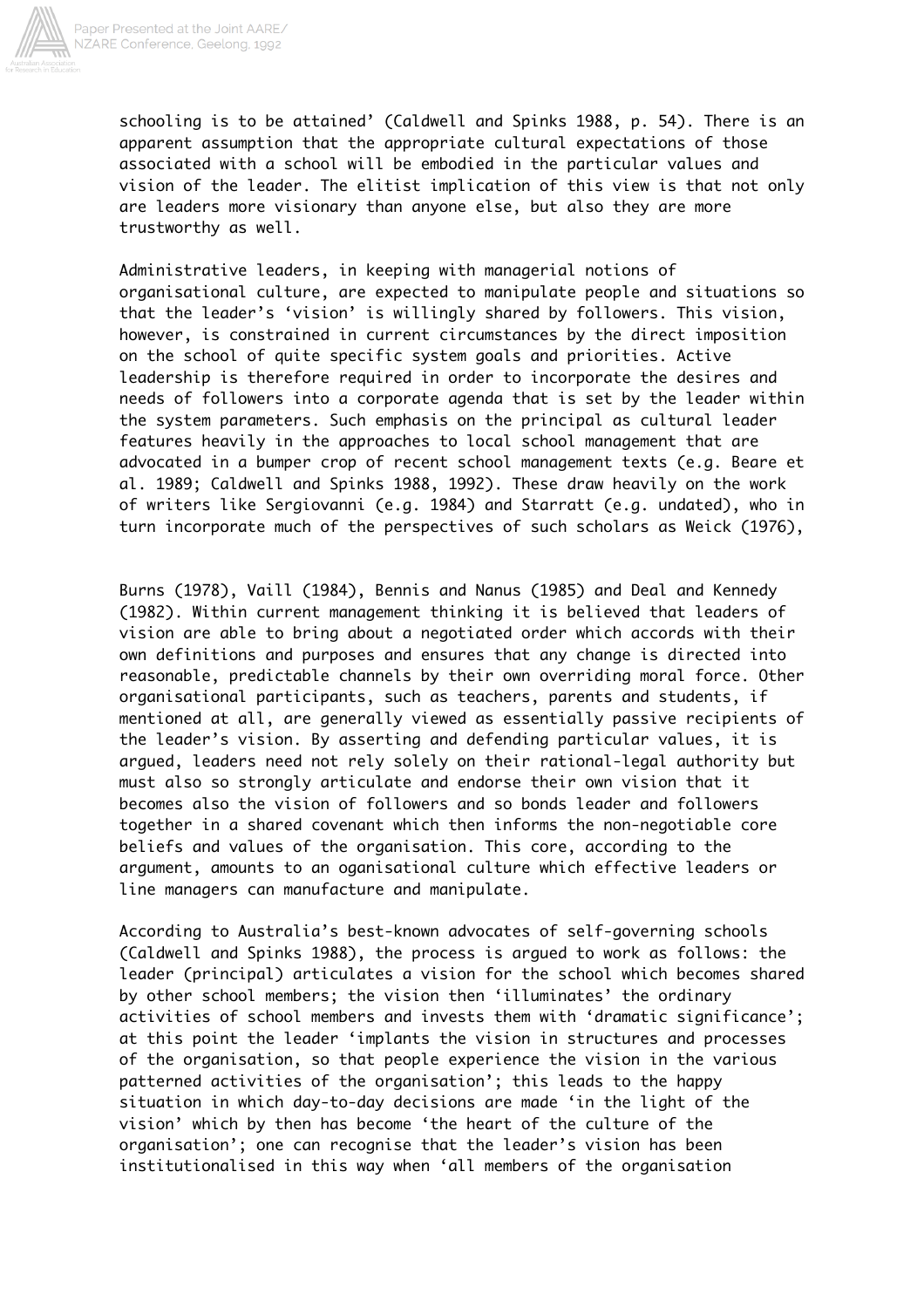

celebrate the vision in rituals, ceremonies and art forms' (pp. 174-5).

This general perspective remains largely consistent with the more traditional versions of the technical/managerial approach, which assumes that particular leadership tasks can be ascribed to a hierarchical position and that these will be instrumental in the realisation of largely predetermined organisational goals. The approach is particularly conducive to decentralised systems in which principals, the key line managers at the school level, are expected to accept responsibilty for, and be accountable for, local management decisions. Most of the managing of so-called 'selfmanaging' schools (Caldwell and Spinks 1988) is therefore to be done by the principal who is expected to take seriously the task of leadership. The general approach seems totally consistent with the tradition of managerial reforms since Taylorism (Taylor 1947) which have attempted to secure the consent of subordinates and build it into otherwise unchanged forms of management control (Braverman 1974; Clegg and Higgins 1987; Wood 1985).

This conception of leadership as a moral and cultural enterprise is consistent with the broadly functionalist perspective within which the currently dominant approach to education policy and school self-management is located. Through an undue emphasis on the role of the principal as the hierarchical and managerial leader in schools, this perspective assumes that it is possible to reduce complex educational questions to management issues that can be solved merely by the application by the principal of correct management techniques, skills and knowledge. The main skill required of most participants is for them merely to adopt the leader's vision and to slot into the leader's definition of school culture. This is consistent with the tried and tested managerial approach to educational administration which is still celebrated in such well-known texts as that of Hoy and Miskel (1987) which proudly informs readers that the book is about the 'state of the science' of educational administration (p. ii). Management in education is regarded as an end in itself. That is why critics of managerialism such as Bates (Bates 1987) have long held that educational administration amounts to a giant technology of control.

Managerial theories of school administration and organisation have become largely accepted as orthodoxy. As such they legitimate particular managerial concepts and forms of organisation while constraining the

conceptualisation of alternatives. Because of the hegemony of managerial thinking, even reforms that include a rhetoric of participation, local decision making, and even school culture, are incorporated into managerialism with an emphasis on hierarchical leadership. It should come as no surprise therefore that academics in the field of educational administration should leap onto the bandwagon of school-based management and incorporate such notions into straightforward techniques of management control of schools. The priority given to management as a set of techniques means that it becomes a vehicle not only for the implementation of reforms, but also for linking school-level practices with central policy directions.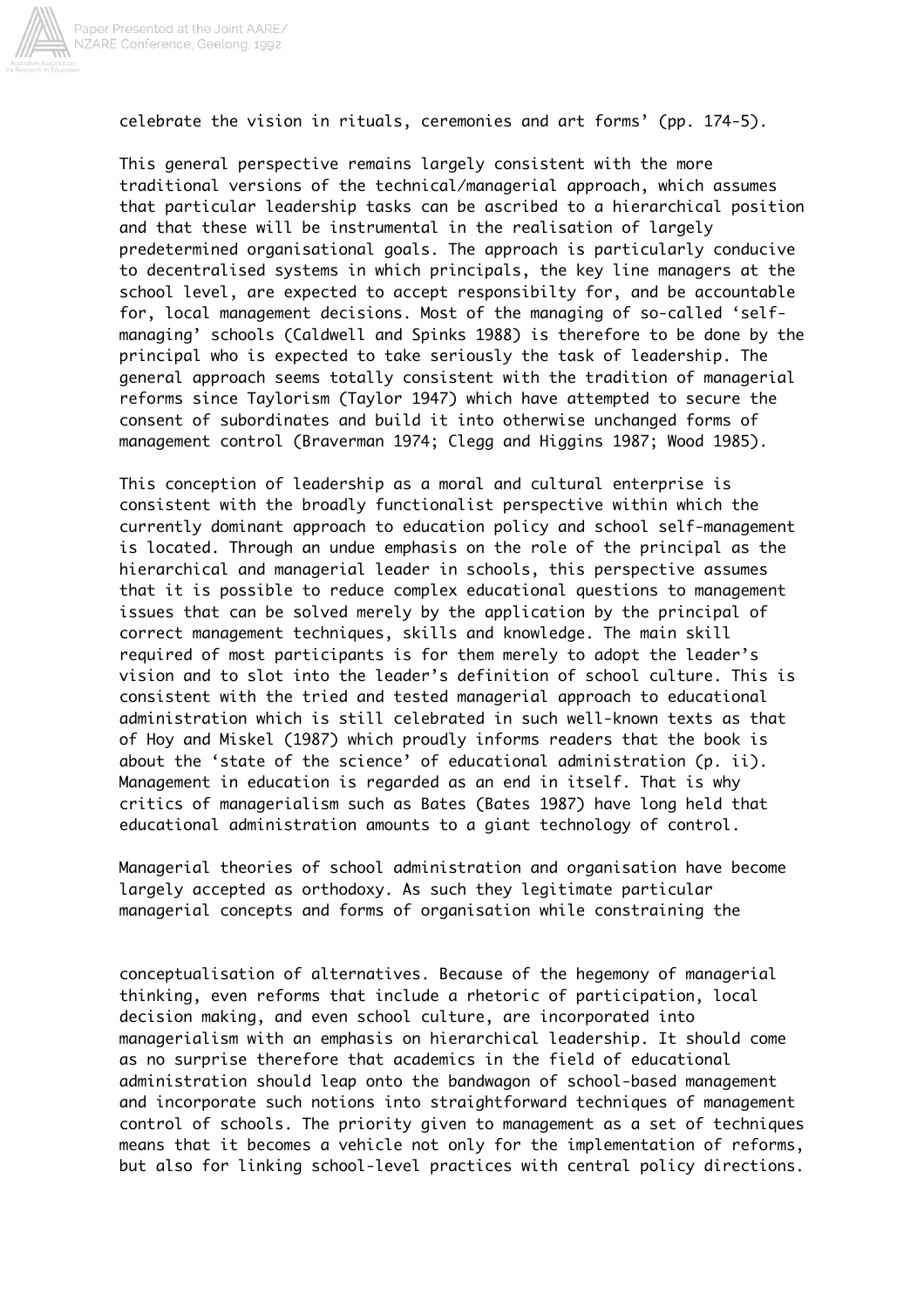

In contrast to the above, in a participative/professional approach to organisation, authority would not reside entirely with occupants of administrative positions. From the participative/professional point of view, if leadership is to contribute to educational reform that goes beyond the reproduction of managerialism, it will be necessary to conceive of school leadership as something other than part of a top-down hierarchy. Any participant is capable of exercising leadership and performing acts of leadership on some occasions. From a broad social and political perspective, an act of leadership would be one that was influential or potentially influential, and which contained a degree of penetration or potential penetration of the broader social and political context so that an aspect of education might be seen more clearly within that context. Knowing participants, as human agents, would make connections between their everyday actions and the organisational structure which they attempt to influence.

The connection between leadership and influence is important. In a participative/ professional environment, those in formal leadership positions may well use the authority of their position to facilitate the exercise of influence of other participants who, for one reason or another, have begun to examine critically, and engage in dialogue about, educational issues and educational purposes so that they are rendered problematic and subjected to scrutiny. Such administrators would not stand on their positions but would welcome considered input from all quarters in open discourse in which the aim would be to assist all education workers teachers, parents, administrators and others — to regain power over educational and organisational processes. Leadership would then necessarily be more free-floating and could be appropriated by any participants as they exerted influence in self-determining ways. Through such processes the apparent permanence and stability of technical/managerial structures may be open to challenge and reconstruction by participative/professional organisational actors.

Implementation of policy or interpretation and appropriation of policy

Current educational policy and planning is linked strongly with national social and economic goals and this linkage has profound implications for the ways in which the purposes of education are regarded. It is significant that in countries like Australia, the United Kingdom and New Zealand, the voice of public educators has been largely marginalised in the educational policy arena (Angus 1992b) as renewed emphasis has been placed on technical/managerial educational control. This is largely because, in Thatcherite terminology, education is believed to suffer from 'provider capture' — the education profession is not to be trusted. Self-interested educators and education officials are claimed to have been running the system to suit themselves rather than the needs of children or the nation. This is one of a number of assumptions that seem to be shared by the main political groups. Accordingly, educational participants and educational perspectives are largely ignored in the policy arena in which schools and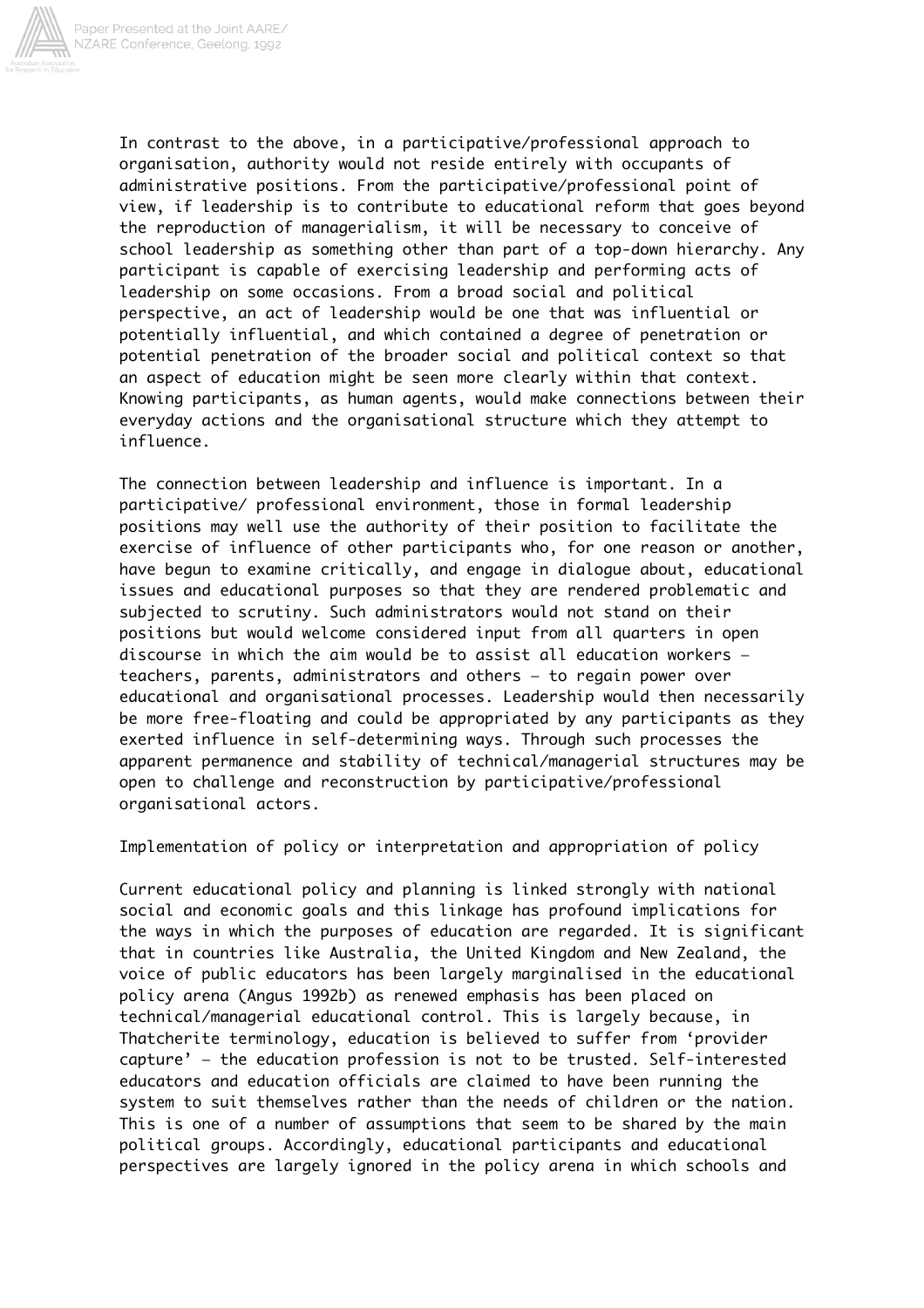

the education system are seen largely as key strategic sites in which pupils can be trained to contribute, individually and collectively, to the nation's economic and industrial development and competitiveness. Within this general approach, the essential role for education is one of contributing to the efficient development of a nation's human resources, or human capital, as a major part of the effort to achieve the nation's social

and economic priorities.

Despite the policy rhetoric about the local management and even the selfmanagement (Caldwell and Spinks 1988) of schools, therefore, the schoollevel reality is that a plethora of changes are being directly imposed upon schools from above. Through the recentralisation of major policy and monitoring functions, along with the devolution to schools of 'bulk' or 'global' funding, school managers and school councils are increasingly held responsible for the effective implementation of policy and management of the budget. Close monitoring and accountability measures are designed to ensure that schools use their limited autonomy to do the right thing in terms of imposed policies and mandates. For instance, schools in most states are expected to produce Development Plans and mission statements which are consistent with central and regional Development Plans and mission statements.

The school-based line managers and a managed process of school-level decision making legitimise central policy and the reform process, because these give the appearance of providing local input and therefore rendering current policies to some extent more acceptable. All participants, even virtual non-participants who merely offer passive compliance, are implicated. At the school level, but within the parameters of system plans and priorities, teachers, administrators and school councillors are expected to construct appropriate and specific development plans and detailed action plans which indicate how objectives will be realised. To this extent there is local, but limited, involvement. Such plans, of course, are generally linked to performance indicators so that local personnel can be held accountable for their performance in achieving the planned results. The focus throughout is on outcomes. Mandated policies are to be implemented largely unproblematically. The process allows for very little real discretion at the local level. The emphasis is always on the end-product — the achievement of performance indicators, the realisation of action plans and development plans, and the implementation of policies such that prescribed results are achieved and targets are met.

This approach is consistent with classical managerialism in which policy is determined by experts and the job of administrators and teachers is merely to implement it uncritically. It fails to take account of the results of the huge amount of policy research during the 1970s and 1980s which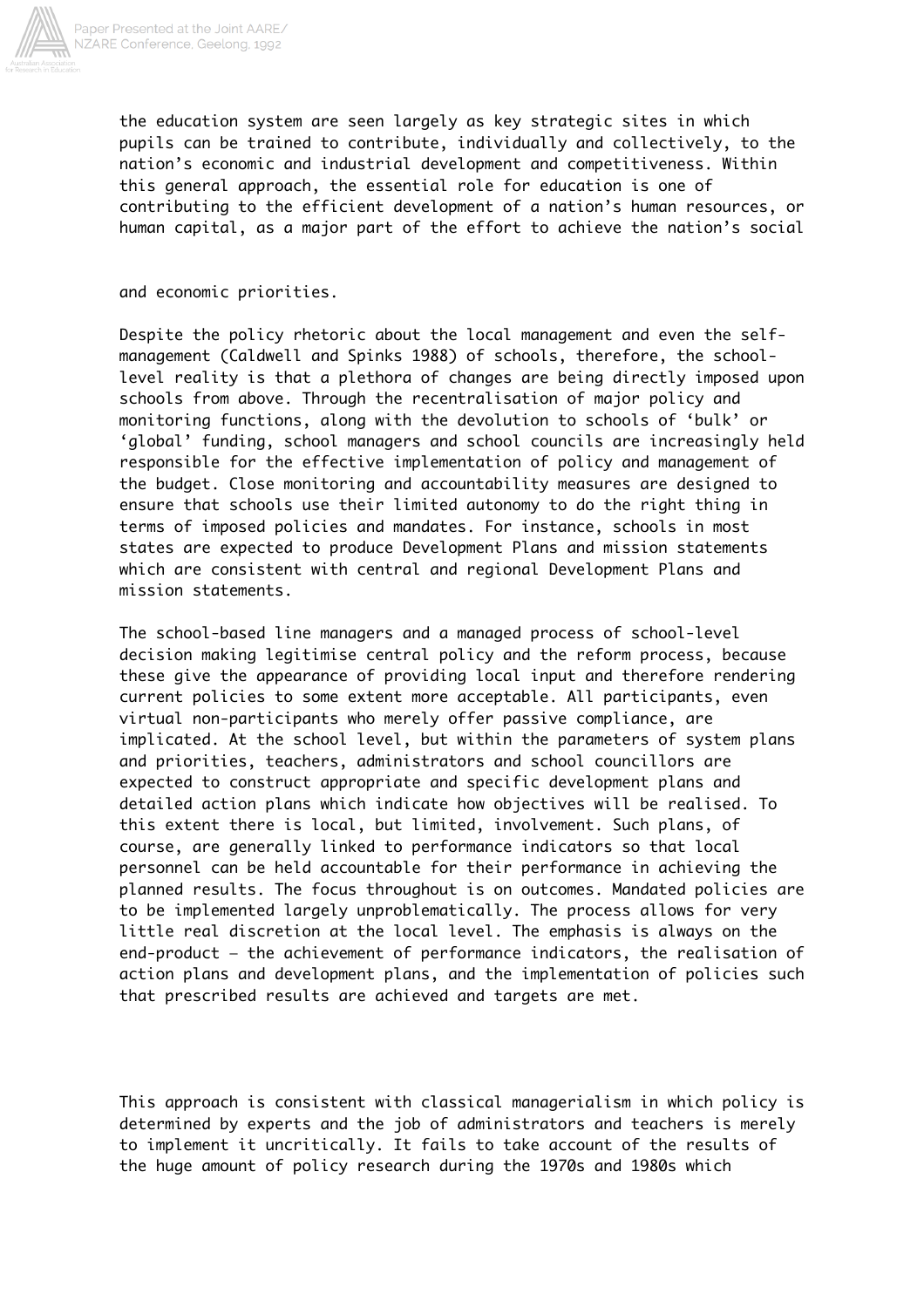

attempted to address the so-called 'implementation problem' — the consistent finding that mandated policies were not implemented as policymakers intended because institutional-level practitioners, the 'streetlevel bureaucrats' (Lipski 1980) exercised their autonomy and discretion in critically appraising and re-interpreting such policy. The exercise of such critical scrutiny would not deny the importance of system policy in identifying and highlighting important areas of attention. However it would also seek to appropriate the policy and adapt it to the needs of the local school and community. This would seem to be the essence of the kind of educational professionalism that requires education workers to be capable of informed analysis of schooling in its social and political context.

From this perspective, part of the work of being a teacher, for instance, would be to contribute to education debates and to work with fellow teachers and the school community towards a position on educational issues. Teachers, students, administrators and school communities would develop the practice of critical scrutiny in the knowledge that decisions about education involve negotiated cultural and political choices and contested questions of value rather than simply questions of efficiency and effectiveness. Such an approach would be consistent with educators seeing their role as one of not merely conveying knowledge for consumption, but as one of 'helping students to become creative, critical thinkers and active social participants, and to become capable of redefining the nature of their own lives in the society in which they live' (Gordon 1985). To be educative in this sense, educational organisations would need to embody principles of professional judgement, reflective practice and critical scrutiny.

The current managerial press is already bringing about conservative changes in the nature of teaching and the role of teachers. In keeping with an approach to education that is consistent with principles of scientific management (Taylor 1947; Callahan 1962), the focus on line management gives apparent autonomy to the manager but in fact reduces the autonomy of both managers and teachers. Most destructively, it makes a clear role distinction between managers and non-managers, between educational administrators and teachers, between managers' market-oriented concerns with budgets, staffing and public relations, and teachers' classroom and pupil-oriented concerns with educational and curriculum issues (Ball 1990a; Angus 1992b). Consistent with the principles of corporate managerialsm, the roles of education workers become more fixed and formalised, there is an emphasis on direct supervision, and work and community relationships become more instrumental, impersonal and role-based.

In contrast to such managerialism, members of participative/professional school communities would assert their professional judgements by refusing to be simply objects of policy, people to whom the policy is applied. Instead they could well see themselves in the appropriately educational position of active participants, historical actors in the creation or utilisation of policy in ways that are appropriate in their arenas of practice. They would resist the renewed elevation of managerialism into an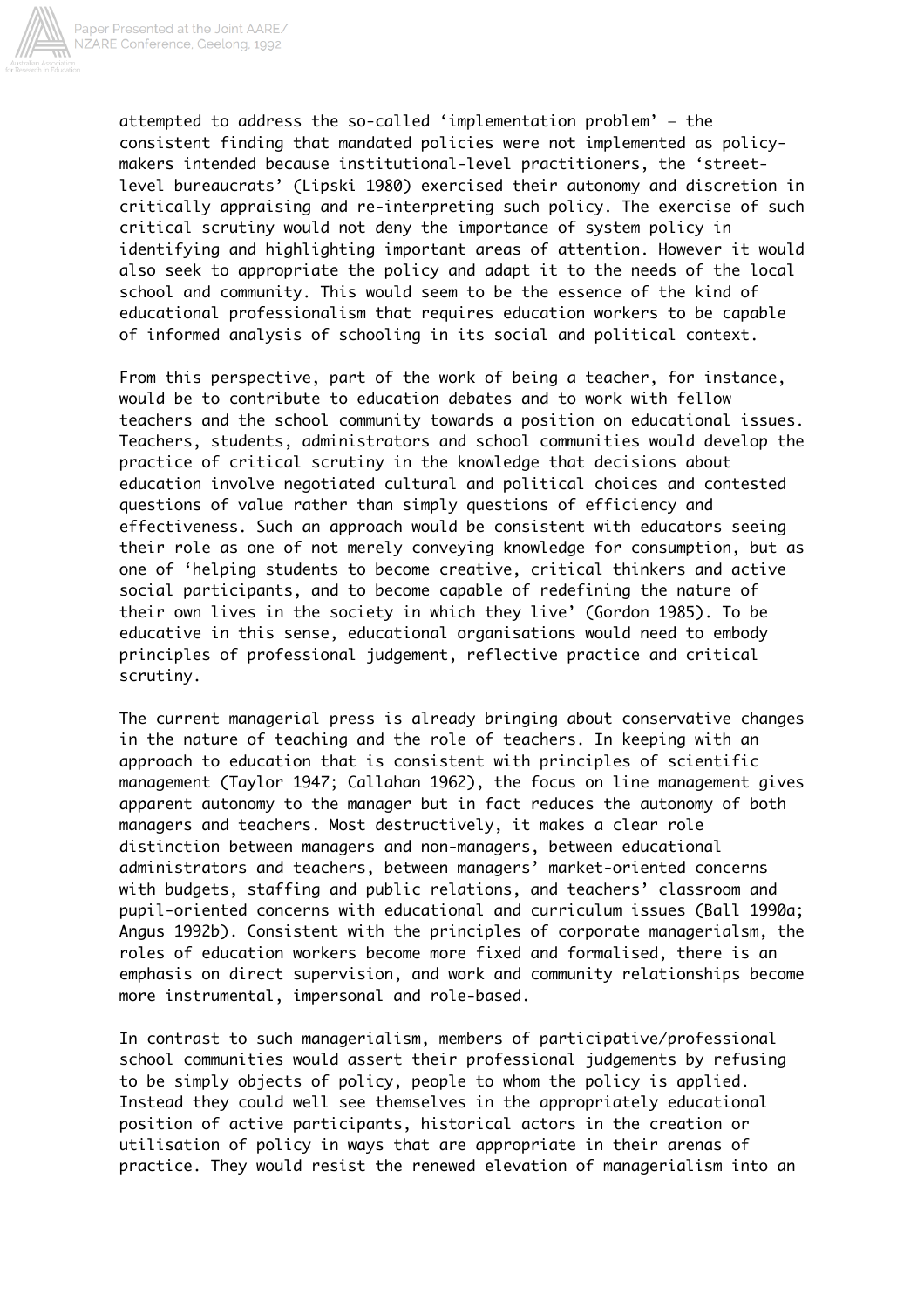

increasingly unchallengable position (Ball 1990b) and, with it, the current reduction of important social, cultural and educational problems to management concerns that can be rendered soluble by managerialist techniques. They would resist the current reconstruction of educational work along technical/managerial lines and the shift from tentative experiments in participative/professional approaches in the governance of schools to tried and tested technical/managerial forms.

Educational researchers and theorists have long argued that one of the weaknesses of the traditional occupational culture of teaching is that, in various ways, it acts to preserve the status quo. In particular, teachers

are said typically to go about their work in ways which emphasise the individualist and isolated nature of the way teaching has been historically and socially constructed. Teaching is seen as a private activity, separated from the social context, and is assumed to be politically neutral. The appropriate role for a teacher is therefore generally seen as a public servant or teacher technician (Bullough et al. 1985). These aspects of teacher culture are reinforced by current conservative policies. Alternative understandings of the nature of teacher's work, which had become to be asserted to some extent during the past two decades or so, have become correspondingly marginalised. These include the notion that teachers and school communities would take the initiative in critically appraising their teaching practice and the experience of schooling. Such critical questioning did not come easily or readily to teachers, however, because like most of us they are socialised into the prevailing bureaucratic, technical/managerial rationality. This is precisely why experience in participative/professional organisational forms, in schools and society more broadly, is important: participation is itself educative as participants learn to contribute to dialogue over issues that are problematic. Such an educative process would would seem to me to be critical in democratic versions of professionalism.

Community as market or as education participants

The way people participate in school organisation is influenced by entrenched structures and their associated patterns of power relationships (Angus and Rizvi 1989). Despite a rhetoric of reform these are likely to be sustained in often subtle ways that involve the culturally and historically constituted dispositions of particular groups. Amongst the strongest of these are institutionalised expectations about the nature of education and educational administration, and the familiar roles of education participants. Because of widely shared historical understandings of these matters, participants in educational governance tend to shape themselves to fit the pattern of established, 'neutrally' defined role positions. There is a fairly common set of expectations, for instance, of people who occupy the roles of pupil, teacher, parent, principal and so on. The current rhetoric of local management of schools does not, in my view, challenge the traditional, technical/managerial construction of these role positions.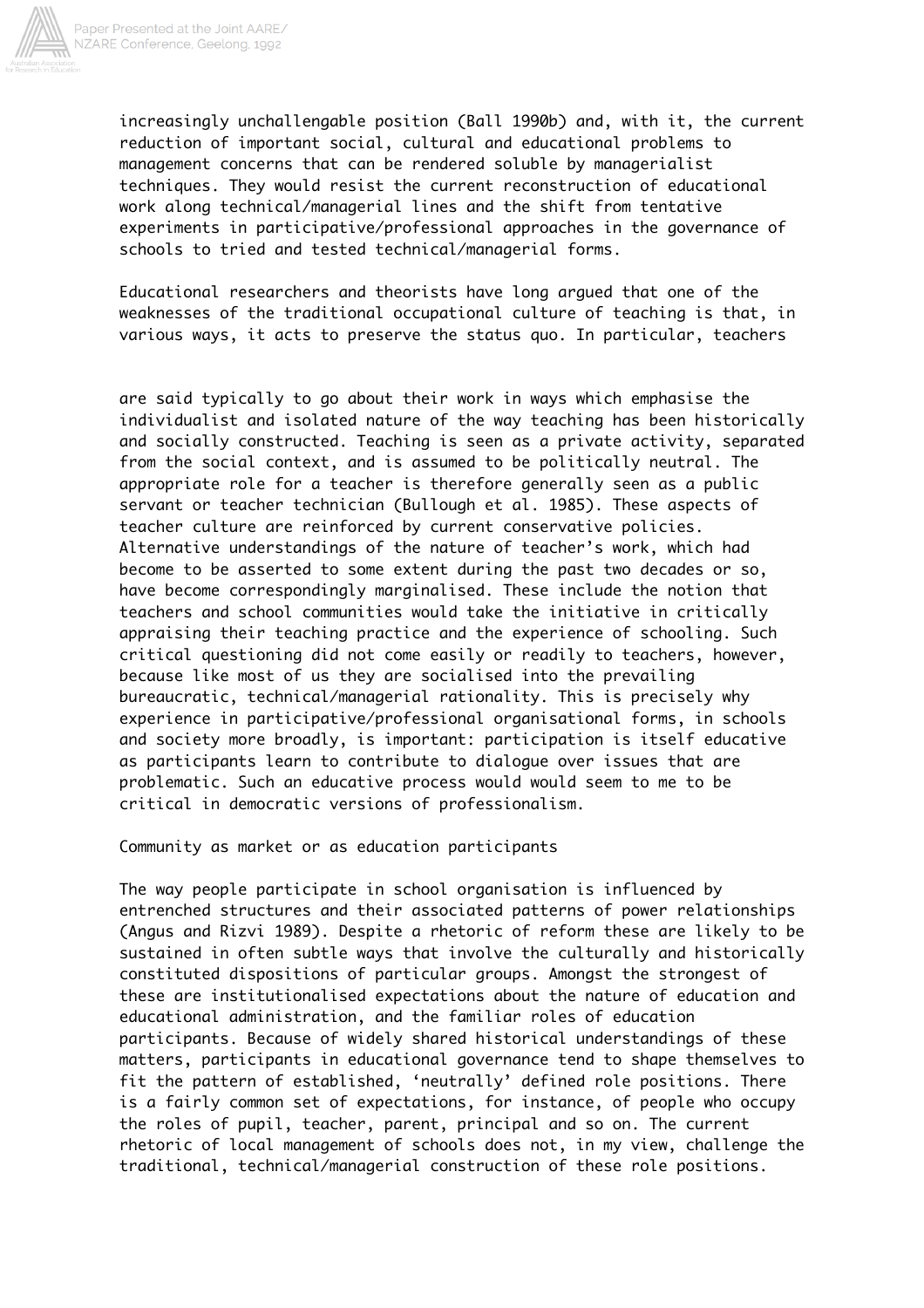

Instead, participants in education are expected to fit roles and management processes which are centrally defined. The role of the individual or group is represented as one of participating according to appropriate rules, policies and processes.

The guiding principles which informed notions of decentralisation in the state of Victoria in the early 1980s were ones of participation and collaboration in a spirit of democratisation and community involvement in local schools. Similar themes entered the education debate around Australia. In the 1990s, in Victoria, NSW and elsewhere, the emphasis is upon notions of effective and efficient institutionally-based educational management which is argued to result from the reduction of bureaucratic control and interference at the school level. The reduction of central control is linked with the deregulation of school zones. This has enabled schools to be placed in relation to each other as competitors in an educational market. Within such a relationship, quite clearly, individual schools will have to compete with other schools for pupils (or market share) in such a way that, according to the advocates of this style of institutional management, the more efficiently managed and entrepreneurial schools are likely to be successful.

Part of the recent electoral appeal of the Coalition policies in Victoria was their promise to 'fix' the education 'problem' by putting schools on this type of market footing. Within the demands of the market in which schools must compete, schools themselves become more competitive places. Education may then be regarded as a commodity which gives its recipients a competitive advantage rather than as a social good of fundamental importance in its own right. The interests that are privileged are those that are assumed to be consistent with the competitive interests of the

nation, namely, the wealth producers, accumulators of capital, those who can contribute to a productive culture and high-tech future. It follows that the interests of the socially and culturally marginalised, those not in tune with the new and competitive Australia, or simply those not organised into constituencies vying for a slice of the action, are less likely to be served or to be accommodated in curriculum which is not made relevant for distinctive communities and local cultures. Unless we are very careful the result is likely to be increased polarisation of schools and educational attainment along lines of social class and ethnicity (Ball 1990).

In the managerial, market-oriented perspective, society is envisaged as a collection of possessive individuals who, as human capital, seek from education the best return for their investment of time, effort and money. The dominance of values associated with this approach has meant the marginalisation or incorporation of other values associated especially with equity, justice and community. However, such competing understandings of the fundamental purposes of schooling reflect different educational visions, different notions of the good society and, importantly, different conceptions of the appropriate relationship between schools and their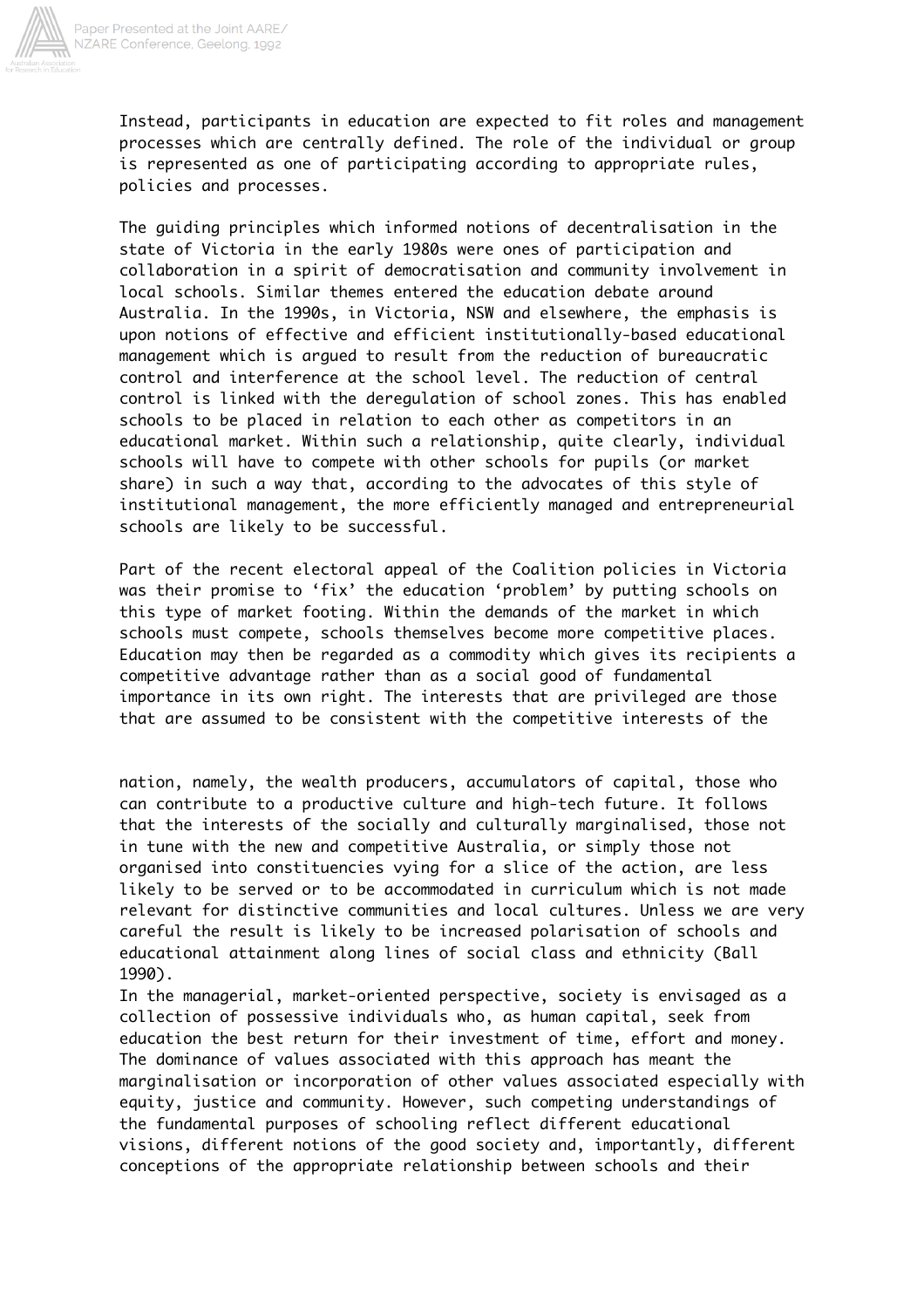

communities. The interest of the consumer parent or the consumer community will be specifically in the maximisation of immediate satisfaction from what the school is able to offer students in terms of their own economic advancement in a competitive marketplace. Parents may be welcomed as school governors or school councillors if they can contribute valuable financial management skills, but their main role in education is to make the right choice of school.

Those community members who do become participants in education management are likely, for a host of reasons, to come from the ranks of 'concerned citizens' — those articulate, relatively prominent and often privileged members of the community who are likely to be found also on other local bodies and service associations. The rhetoric of local school management implies that limited opportunities for some parents to sit on the governing bodies of schools is equivalent to total community involvement. Community interests are regarded as relatively homogeneous so that what is presented is 'a homogenised view of parents and community which overlooks major social and cultural differences, even antagonisms' (Seddon et al. 1990, p.45) in favour of a neutral concern with 'good management'. Education is therefore reduced to school management problems that are represented as being amenable to direct solutions within the school. This is consistent with the mainstream literature in educational administration and, more importantly, with developments in the broad educational policy arena within which technical/ managerial notions pervade the rhetoric of accountability, corporate management, school effectiveness, centralised curriculum, national testing and the like. The narrow focus of education management on schools as neutral institutions that are to manage budgets, implement policy and deliver quality outputs, diverts attention from the problematic nature of education in its social context and from the social and cultural issues which education must address. Concern with corpoeate management and program budgets sits easily with the market rationality which has become the dominant feature in educational debates. Its emphasis on efficiency, which in education management becomes increasingly complex as greater budgetary powers are devolved to self-managing schools, may well increase rather than decrease the distance between communities and schools. Community representatives in the form of school councillors or governors increasingly must spend meeting time working on (or giving approval to) school budgets rather than considering educational issues. The pressure is strong for education systems to be integrated into the mechanisms of the commercial market yet schools have long been regarded as significant social institutions. By treating education as a commercial product and schools as competitors in a marketplace, we are altering the nature of participation in what for many people is the most significant social institution after the family (Bastian et al 1986).

Given the press to corporate managerialism and the reduction of education to the service of the market, the economy and national interests, the priority given to schooling as a public good in the past will need to be re-asserted. From the emerging new right perspective, the citizen as

individual is sovereign, with freedom from interference of others in the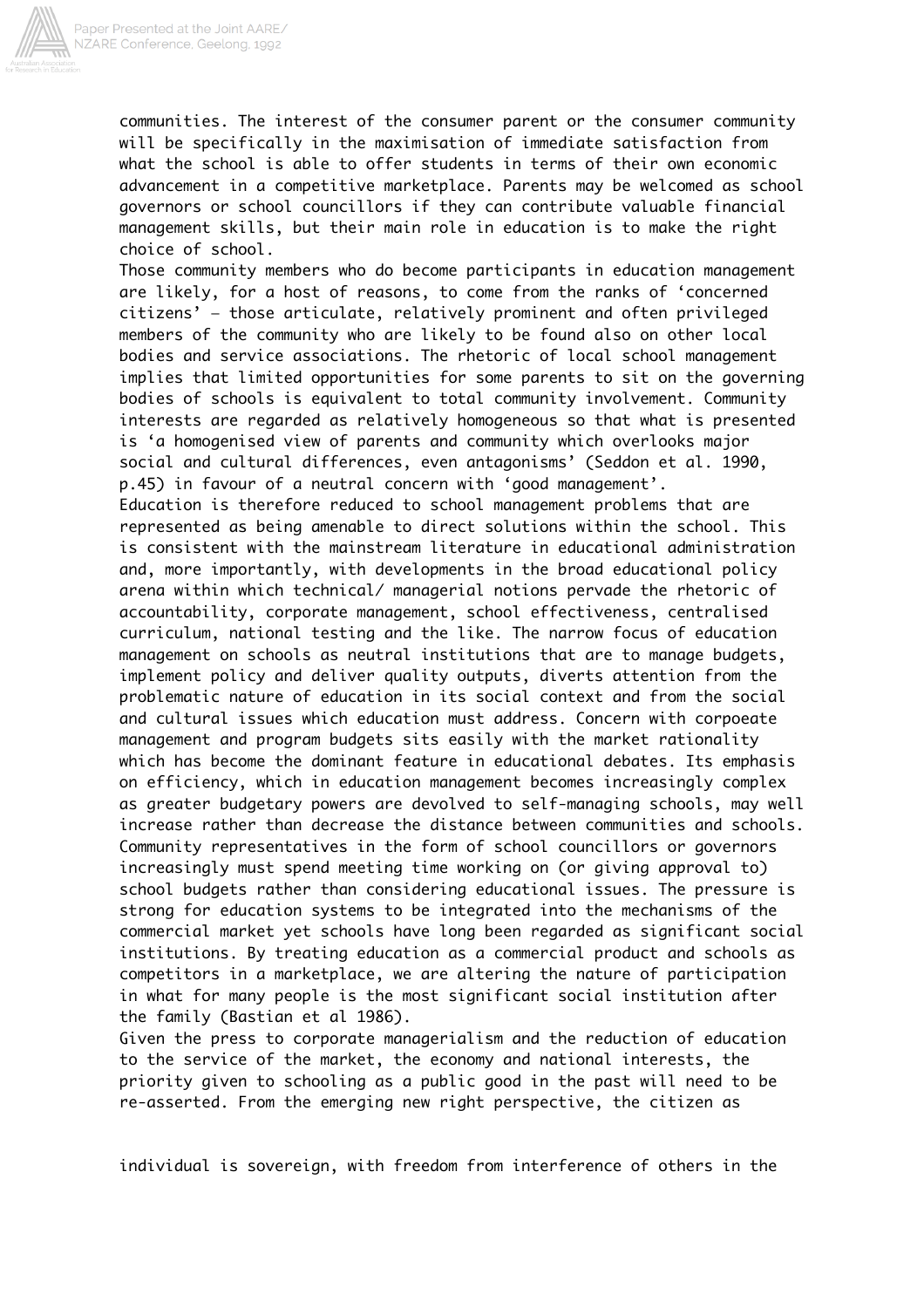

pursuit of individual interests. The community in this perspective is simply the locale in which the market operates, and local management of schools pits schools against each other to win customers. Within an alternative view, one which emphasises social democracy, community members may be seen as active social and political beings (Held 1989) whose individual existence merges into membership of a collectivity which brings with it rights and responsibilities of participation- including participation in local school governance. This would be consistent with participative/professional notions of school organisation.

An educational project which incorporates notions of participation and social democracy, and questions whether the best education for children is to be provided within the individualist, competitive and managerial approach, needs to be asserted (Connell 1991; Quicke 1988; Wexler 1989). Such a project could well embrace forms of local school management which would be developed collectively with the partnership of school and community members. The approach would need to make explicit, and to confront, barriers to participation experienced by particular individuals and groups, and to make connections between local issues and the broader social, political and economic context. The kind of genuine democratic participation in school governance that might result from such a project need not run counter to efficient site management (Rizvi 1986). It may even result in better decisions and greater commitment to those decisions, and would also stimulate greater democratic awareness of and commitment to democratic participation in a broader sense. All of these are significant but, in my view, democratic participative/professional involvement would be most important because it could raise for scrutiny a host of issues related to the purpose and meaning of education that are left dormant under technical/managerial notions of educational organisation.

## Conclusion: predetermined results or uncertain consequences

Within the kind of participative/professional school organisation that I have advocated in this paper schools would be less certain and less predictable places than current technical/managerial approaches to educational administration and policy would require. There would be less concern with matters of administrative technique that could be drawn upon to ensure the efficient and effective implementation and policy and realisation of planned results. Such linear and insrumentally rational thinking would be rejected in favour of an acceptance of consequences that were somewhat uncertain, but which would result from participants' generation of their own meanings rather than unproblematic acceptance of imposed meanings. There would be a rejection of the neutrality and bureaucratic rationality that is associated with managerialism and which induces subordinates to surrender their professional responsibility. From this perspective organisations could not be seen as consisting of neutral and carefully delineated role positions but of persons of creativity and insight who reflect on experience and use such reflection as a basis for connections with the wider context of schooling and for negotiation with others in the organisational politics of the school. As a result, while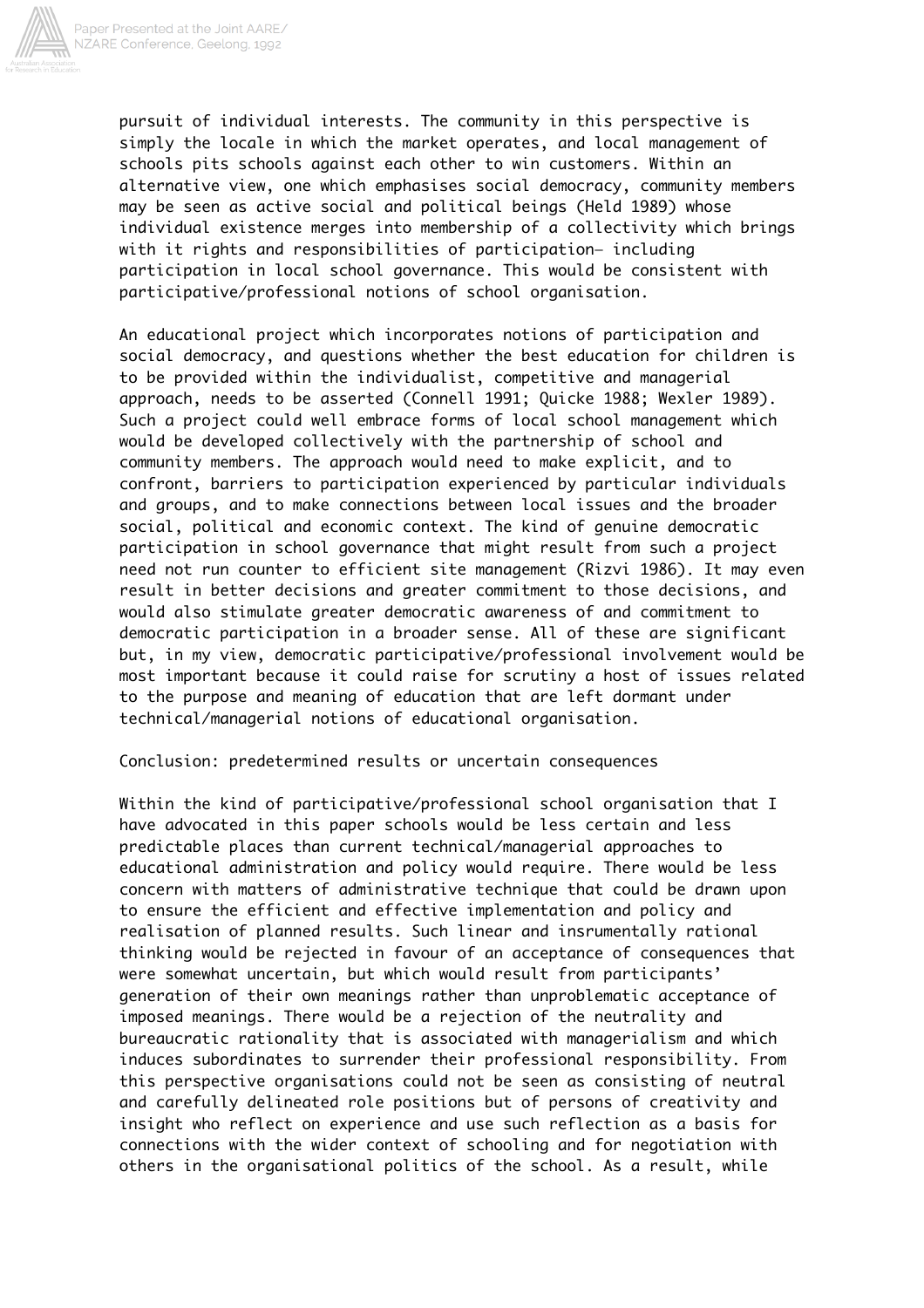

mandated policy may not be implemented unproblematically or result in linear effects, the critical appropriation and adaptation of policy at the school level by participative/professional communities may well result in sound and considered educational outcomes, which may be arguably better and more appropriate in their particular locales.

## Rererences

Angus, L. (1989a), Democratic participation and administrative control in education, International Journal of Educational Management, 3 (2), pp. 20- 26.

Angus, L. (1989b), 'New' leadership and the possibility of educational

reform, in J. Smyth (ed) Critical Perspectives on Educational Leadership (Lewes: Falmer Press).

Angus, L. (1992a), Local school management and the politics of participation, Unicorn, 18 (2), pp. 4-11.

Angus, L. (1992b), 'Quality' schooling, conservative educational reform and educational change in Australia, Journal of Education Policy, 7 (4).

Angus, L. (1993), Masculinity and women teachers at Christian Brothers College, Organization Studies, 14 (2).

Angus, L. and Rizvi, F. (1989), 'Power and the politics of participation' Journal of Educational Administration and Foundations, 4 (1), pp. 6-23.

Ball, S. (1990a), 'Education, inequality and school reform: values in crisis!', an inaugral lecture in the Centre for Educational Studies, King's College London, University of London.

Ball, S. (1990b) Management as moral technology, in S. J. Ball (ed) Foucault and Education (London: Routledge).

Ball, S. and Bowe, R. (1992) Education, markets and professionalism: Some reflections on recent policy directions in England and Wales, Melbourne Studies in Education 1992, pp. 56-62.

Bastian, A., Fruchter, N., Gittel, M., Greer, G. and Haskins, K. (1986) Choosing Equality: The Case for Democratic Schooling (Philadelphia: Temple University Press).

Bates, R. (1987), Corporate culture, schooling and educational administration, Educational Administration Quarterly, 23 (4), pp. 79-115.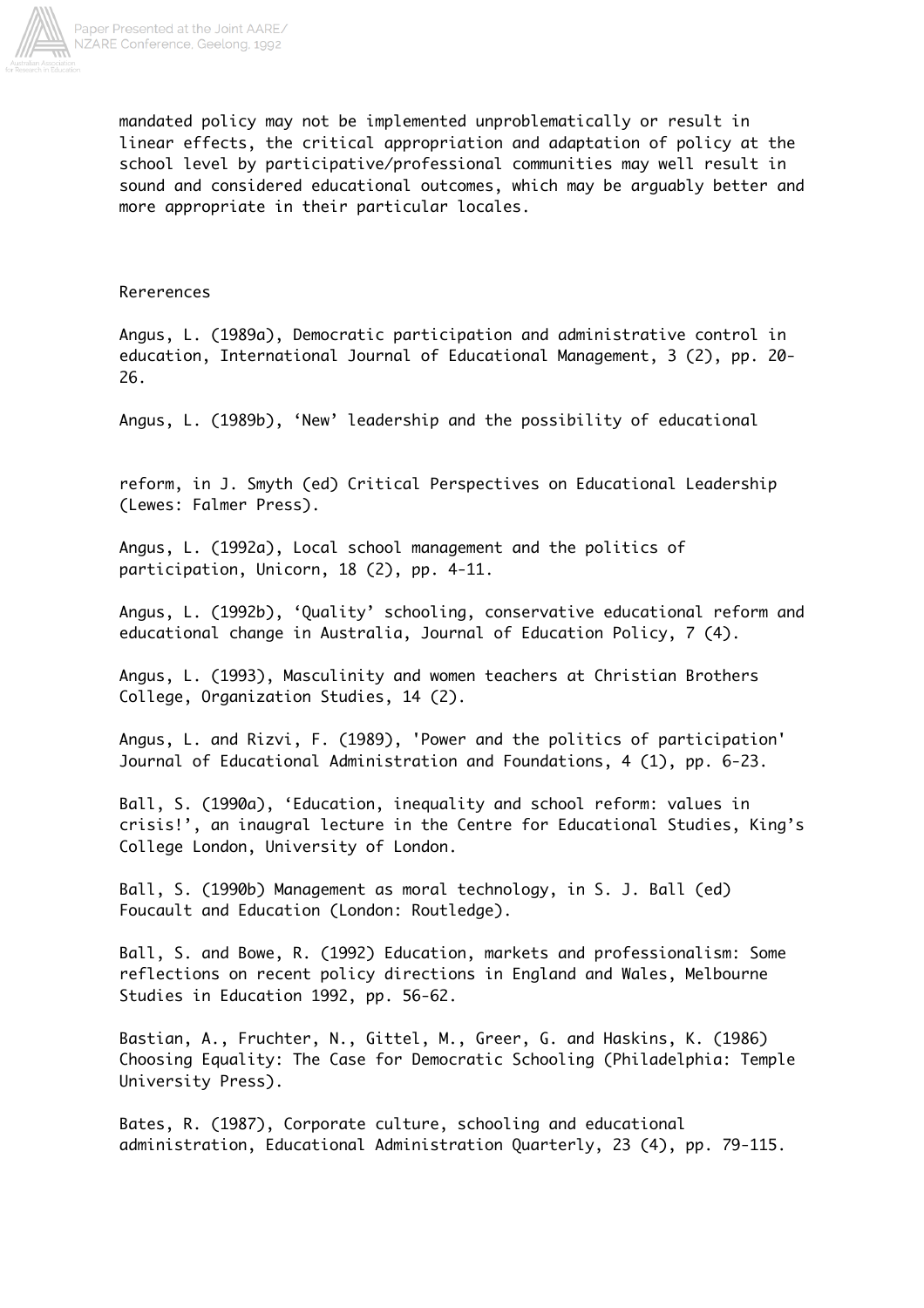

Paper Presented at the Joint AARE/ NZARE Conference, Geelong, 1992

> Beare, H., Caldwell, B. and Millikan, R. (1989), Creating an Excellent School: Some New Managemet Techniques (London: Routledge).

Bennis, W. and Nanus, B. (1985), Leaders: The Strategies for Taking Charge (New York: Harper and Row).

Benson, K. (1977) Organizations: A dialectical view, Administrative Science Quarrterly, 22, pp. 1-21.

Bessant, R. (1988), 'The role of corporate management in the reassertion of government control over the curriculum of Victorian schools', mimeo, Centre for Comparative and International Studies in Education, La Trobe University, Bundoora.

Braverman, H. (1974), Labor and Monopoly Capital (New York: Monthly Review Press).

Bullough, R., Gitlin, A. and Goldstein, S. (1984), Ideology, teacher role and resistance, Teachers College Record, 86 (2), pp. 339-58.

Burns, J. (1978), Leadership (New York: Harper and Row).

Caldwell, B. and Spinks, J. (1988), The Self-managing School (Lewes: Falmer Press).

Caldwell, B. and Spinks, J. (1992), Leading the Self-managing School (Lewes: Falmer Press).

Callahan, R. (1962), Education and the Cult of Efficiency (Chicago: University of Chicago Press)

Chapman, J. (ed) (1990) School-Based Decision-Making and Management (Lewes: Falmer Press).

Clegg, S. (1981), Organization and control, Administrative Science Quarterly, 26, pp. 545-62.

Clegg, S. and Dunkerley, D. (1980) Organization, Class and Control, (London: Routledge and Kegan Paul).

Clegg, S. and Higgins, W. (1987), 'Agianst the current: organizational sociology and socialism', Organizational Studies, 8 (3), pp. 201-22.

Connell, R. (1991) paper presented at the biannual conference of the Australian Curriculum Studies Association, Adelaide.

Deal, T. and Kennedy, A. (1982), Corporate Cultures: The Rites and Rituals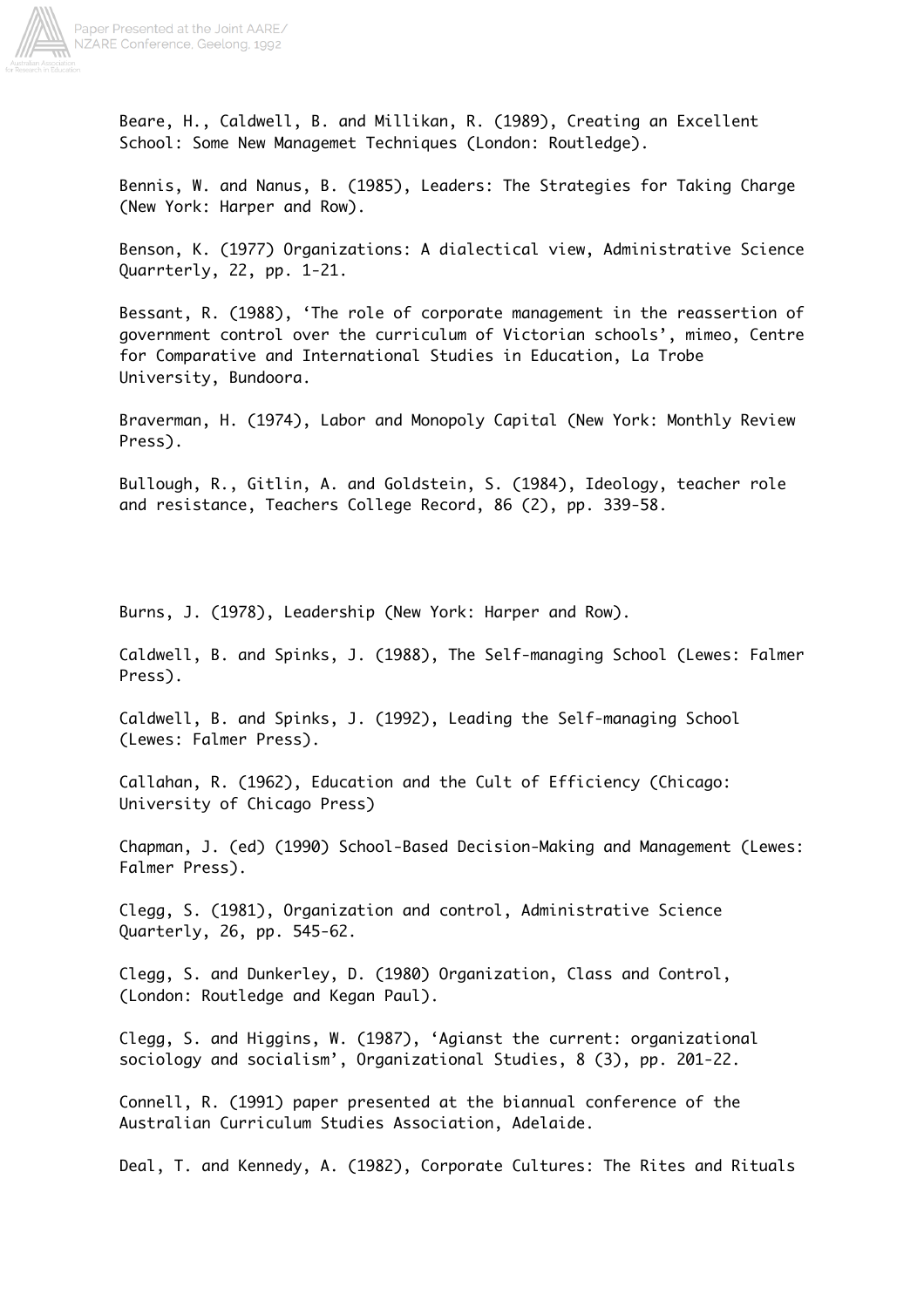

of Corporate Life (Reading, Mass.: Addison-Wesley).

Fidler, B. and Bowles, G. (eds) (1989) Effective Local Management of Schools (London: ).

Gordon, L. (1985), Towards emancipation in citizenship education: The case of Afro-American cultural knowledge, Theory and Research in Social Education, 12 (4), pp. 1-23.

Held, D. (1989), Political Theory and the Modern State (London: Polity Press).

Hoy, W. and Miskel, C. (1987), Educational Administration: Theory, Research, and Practice (New York: Random House).

Lingart, R. (1991) Policy-making for Australian schooling: the new corporate federalism, Journal of Education Policy, 6(1), pp. 85-90.

Lipski, M. (1980), Street Level Beauracracy (New York: Russel Sage).

Meek, V. L. (1988), Organizational culture: Origins and weaknesses, Organization Studies, 9 (4), pp. 453-73.

Ouchi, W. (1981), Theory Z (Reading, MA: Addison-Wesley).

Peters, T. and Waterman, R. (1982), In Search of Excellence: Lessons From America's Best-run Companies (New York: Harper and Row).

Purkey,S. and Smith, M. (1985), 'School reform: the district policy implications of the effective schools literature', The Elementary School Journal, 85, pp. 353-89.

Pusey, M. (1991), Economic Rationalism in Canberra: A Nation Building State Changes its Mind (Cambridge: Cambridge University Press).

Rizvi, F. (1986), Administrative Leadership and the Democratic Community as a Social Ideal (Geelong: Deakin University Press).

Rizvi, F. and Angus, L. (1990), 'Reforming bureaucracy: An experiment in responsive educational governance', In J. Chapman and J. Dunstan (eds) (1990), Bureaucracy and Democracy: Tensions in Public Schooling (Lewes: Falmer Press).

Scott, B. (1989), Schools Renewal: A Strategy to Revitalise Schools Within the New South Wales Education System, Management Review: NSW Education Portfolio, Milsons Point, NSW.

Seddon, T., Angus, L. and Poole, M. (1990), 'Pressures on the move to